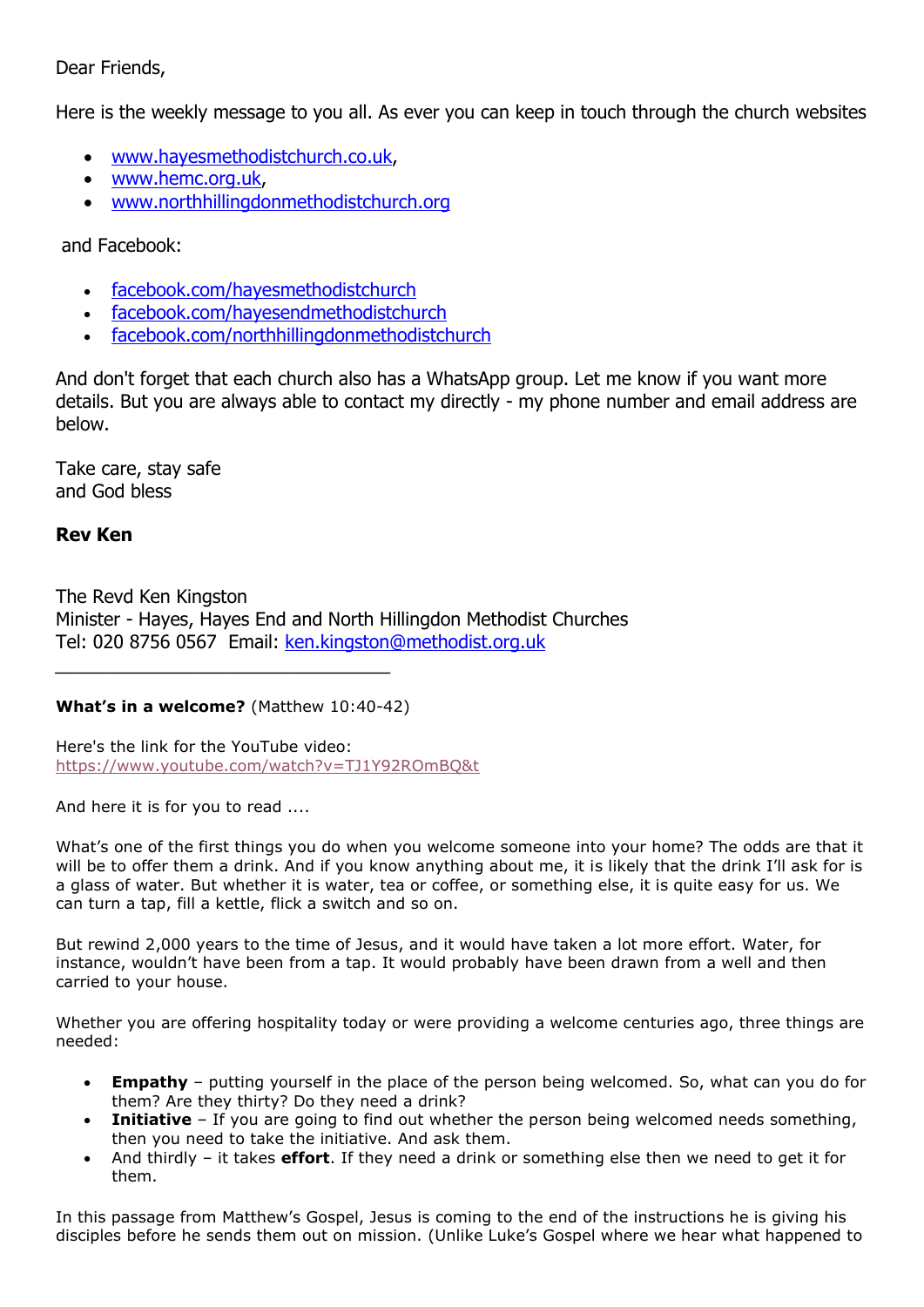the disciples, Matthew doesn't tell us a thing. Some people suggest that is because it is more a description of the Church's own mission and ministry, rather directions to Jesus' first followers.)

Our mission requires those same three things: empathy, initiative and effort. Whatever we say, whatever we do and however we do it, we need empathy, initiative and effort. And we stand in the line of disciples going back to Jesus, and to Jesus himself.

Think about what God through Jesus has done. Very briefly: out of love God had compassion for us and wanted us to be in a relationship with him (empathy). God came to us - Jesus was born and lived as one of us (God took the initiative). Jesus spent his life, teaching, healing, loving, forgiving and restoring us. A life that took and cost his life (so it took effort). (When Jesus spoke to the Samaritan woman at the well, John's Gospel speaks about Jesus being the living water and that everyone who drinks of the water that Jesus gives them will never be thirsty again.)

Loving others and sharing God's love places us in and with Jesus. And that is something of what Jesus was talking about at the start for the passage, when he said that when followers of Jesus are welcomed it is as if Jesus is welcomed and in turn the Father who sent him. (Matthew repeats this (chapter 25) when Jesus says this if someone is thirsty and you give them something to drink, then it is as if you are giving Jesus himself a drink.) The bounds of relationship grow stronger and we are again welcomed into God's loving and inclusive family.

And just a final thought … we also need to be reminded that we are sometimes called to be a blessing to others, not in what we do but in what is done for us. By allowing others to care for us, by being gracious in receiving hospitality and kindness from others, God comes closer to the giver and the welcomer.

Be generous in your welcoming, be gracious in your hospitality as you both give and receive.

#### **A prayer**

God, you welcome us in and draw us to yourself, so send us out to share that welcome with others. Surprise us as we find you in everyone we meet as we go about our daily lives this coming week.

## **And another prayer**

Loving God, when we come to you joyfully: *thank you for welcoming us into your presence.*

Loving God, when we bring you our problems: *thank you for welcoming us into your presence.*

Loving God, even when we have done what we should not have done: *thank you for welcoming us into your presence.*

Loving God, when we come to you for guidance: *thank you for welcoming us into your presence.*

Loving God, when we come to you singing songs of praise: *thank you for welcoming us into your presence.* 

Loving God, when we come to you in silence: *thank you for welcoming us into your presence.*

However, whenever and wherever we come to you: *thank you for welcoming us into your presence.* 

*(from Roots)*